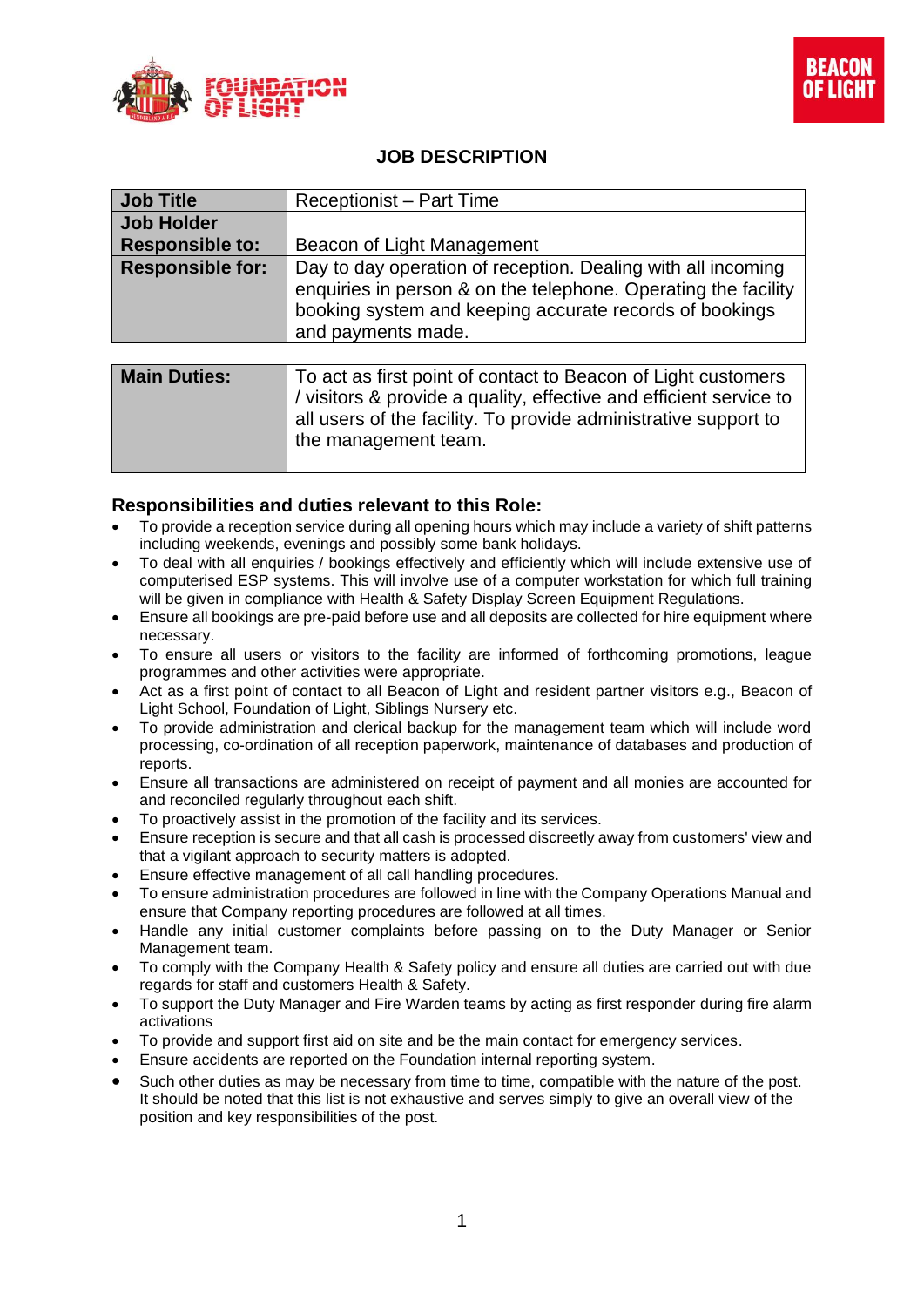



## **Administration and M&E responsibilities and duties:**

- Following the Measuring Impact and Excellence Policy and Procedure to set impact measures, collect feedback, record and measure impact reporting internally and externally.
- Work within the established administrative and financial systems to ensure smooth running and quality of projects.
- Complete relevant administration to agreed timescales.
- Produce accurate ad hoc reports as requested.
- Answer internal and external queries in relation to your role in a timely and professional manner.
- Ensure databases are updated on a regular basis with correct information.

#### **Behaviour and Professional responsibilities and duties:**

- Maintain working practices in line with Foundation of Light Equality and Diversity, Health and Safety and Safeguarding policies, self-awareness of own responsibility in these areas.
- Ensure regulatory and legislative requirements are met at all times.
- Conduct should reflect the Staff Behaviour Policy (Code of Conduct); uphold Foundation core values (as shown below) at all times.
- Maintain the highest level of professionalism and confidentiality.
- Attend working groups and CPD session as required.
- Build strong internal relationships.
- Work in collaboration with colleagues to achieve the end goal.
- Ensure positive organisational messages and culture are maintained.
- Contribute to good housekeeping across the facility.
- Follow the laid down policies and procedures at all times.

#### **Equality, Diversity and Inclusion Statement:**

**All individuals will be treated equally and fairly in the application of this procedure. All reasonable requests to accommodate requirements in terms of age, disability, gender reassignment, marriage and civil partnership, pregnancy and maternity, race, religion or belief, sex or sexual orientation will be made.**

## **FOUNDATION OF LIGHT CORE VALUES**

**We work as a team.**

**We are professional.**

**We are proud of what we do and dedicated to achieving our goals.**

**We are progressive and forward thinking.**

**We are fully committed to achieving the best for our customers and communities.**

**We are passionate and enthusiastic**

*Please note - you may also be required to carry out other tasks, not listed, to assist in the efficient operation of our business. At all times you will be required to act in accordance with company policies, follow departmental procedures and maintain the highest level of confidentiality.*

#### **Acceptance of the job description by the Employee:**

| <b>Signed</b>     |  |
|-------------------|--|
| <b>Print Name</b> |  |
| Date              |  |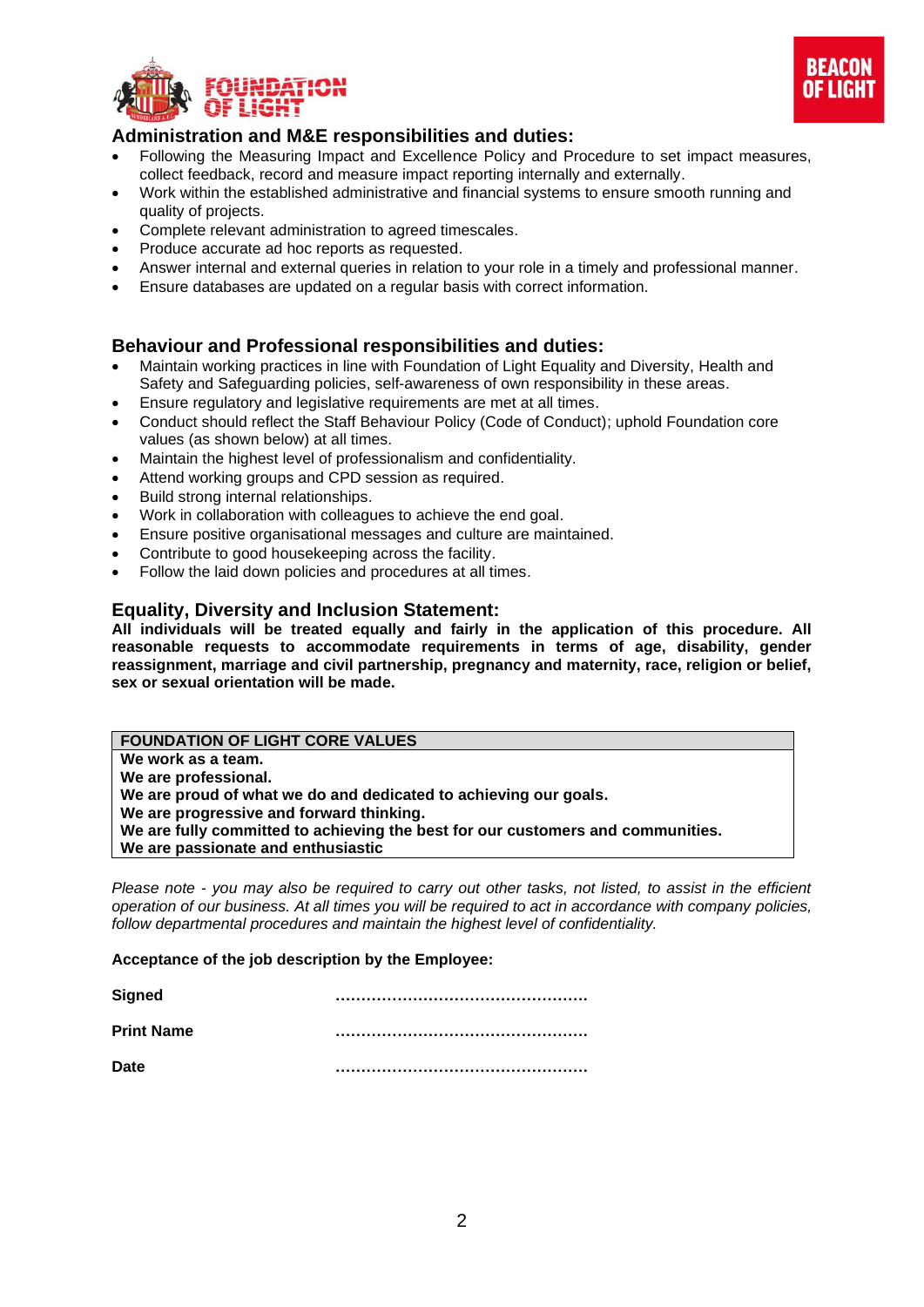

# **PERSONAL SPECIFICATION**

| <b>Requirement</b>                                                          | <b>Essential (E) or</b><br>Desirable (D) |  |  |
|-----------------------------------------------------------------------------|------------------------------------------|--|--|
| <b>Skills:</b>                                                              |                                          |  |  |
| Communication, oral and written                                             | Ε                                        |  |  |
| Planning and control                                                        | E                                        |  |  |
| <b>Teamwork</b>                                                             | E                                        |  |  |
| Work on own initiative                                                      | $\overline{E}$                           |  |  |
| Interpersonal                                                               | E                                        |  |  |
| Conflict handling and resolution                                            | $\overline{E}$                           |  |  |
| Creativity and imagination relevant to the workplace                        | E                                        |  |  |
| ICT and administration                                                      | E                                        |  |  |
| Ability to work under pressure and to tight deadlines                       | E                                        |  |  |
| Multi-tasking                                                               | E                                        |  |  |
| <b>Qualities:</b>                                                           |                                          |  |  |
| Commitment                                                                  | Ε                                        |  |  |
| Flexibility                                                                 | E                                        |  |  |
| Honesty and trustworthiness                                                 | E                                        |  |  |
| Motivation and enthusiasm                                                   | Е                                        |  |  |
| Patience and diplomacy                                                      | $\overline{\mathsf{E}}$                  |  |  |
| Persistence in the workplace                                                | $\overline{E}$                           |  |  |
| Determination to succeed and meet targets                                   | E                                        |  |  |
| Commitment to equality and diversity, safeguarding and<br>health and safety | E                                        |  |  |
| Flexible approach to working hours                                          | E                                        |  |  |
| <b>Knowledge:</b>                                                           |                                          |  |  |
| Safeguarding                                                                | E                                        |  |  |
| <b>First Aid</b>                                                            | $\overline{\mathsf{E}}$                  |  |  |
| Football and other sports leagues (including Junior)                        | D                                        |  |  |
| <b>Understanding:</b>                                                       |                                          |  |  |
| Delivery of exceptional customer service                                    | Е                                        |  |  |
| Of the need to work flexible hours to meet the needs of                     | $\overline{\mathsf{E}}$                  |  |  |
| the charity                                                                 |                                          |  |  |
| Commerciality                                                               | D                                        |  |  |
| Workplace behaviours and conduct                                            | E                                        |  |  |
| <b>Experience:</b>                                                          |                                          |  |  |
| Minimum of 2 years customer service experience                              | Е                                        |  |  |
| Planning and working to budgets                                             | D                                        |  |  |
| Meeting targets in the workplace                                            | D                                        |  |  |
| Monitoring and evaluation mechanisms                                        | D                                        |  |  |